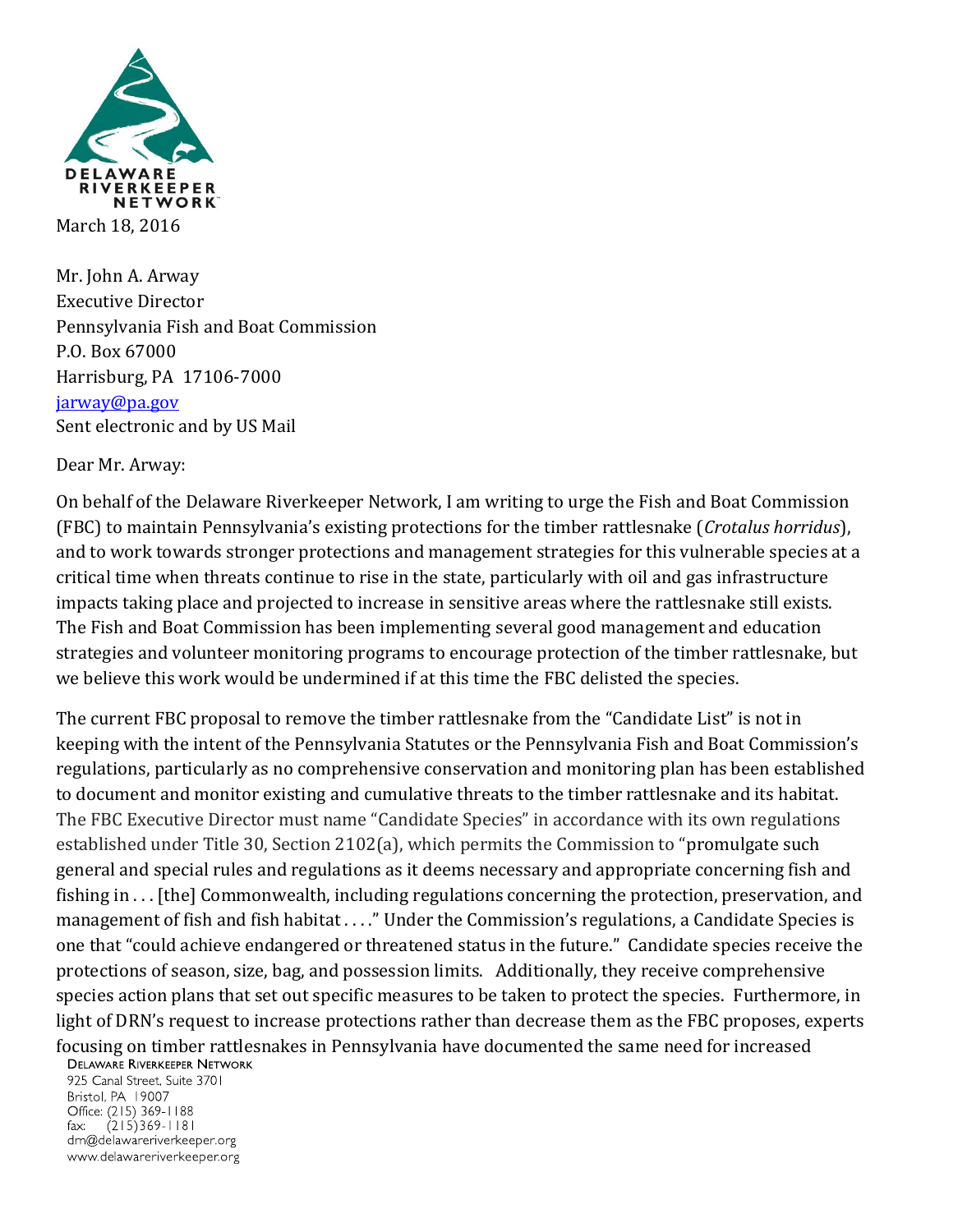protections and stated, "changing the official status of this species from "Candidate" to "Threatened" would offer sustained and legitimate legal protection by closing the hunting season, prohibiting organized rattlesnake hunts, and instituting protective regulations."<sup>i</sup> In addition to the increased listing protections, rattlesnake experts recommend, "an initiative to give complete protection for this species on all government owned lands (State Gamelands, State Forest Lands, State Forest Natural Areas, State Parks, National Forests, and Military Reservations) through the joint cooperation of government agencies. To maintain viable, representative populations of this species, a minimum of eight intensively monitored and managed Timber Rattlesnake Management Areas should be established in the regions that currently contain extensive habitat and large populations." "To protect populations further, all private individuals/companies and government agencies undertaking projects within timber rattlesnake habitat should be required to perform a species impact review and assess the effect of the project on rattlesnake populations and habitat. This should include the protection of known hibernacula and the establishment of adequate buffer zones to maintain suitable foraging habitat." <sup>ii</sup>

The timber rattlesnake (*Crotalus horridus*) is a species at great risk in the northeastern United States. It has already been completely extirpated from Maine and Rhode Island and has presumably been extirpated from Delaware. In the states neighboring Pennsylvania, it is threatened in New York, endangered in New Jersey and Ohio, and is a species of special concern in Maryland. Pennsylvania is fortunate enough to have large expanses of suitable habitat for this species, which is an extreme rarity in the northeast region. These large expanses of land may give the superficial appearance that this species is relatively common in the state, but this is mostly due to the amount of remaining suitable habitat compared to the rest of the northeastern states. It does not mean that the timber rattlesnake is secure or immune to existing or future threats. FBC's volunteer reptile program has confirmed timber rattlesnake in 51 of Pennsylvania's 67 counties. However, FBC questions remain about how the peripheral populations are faring. These populations are more vulnerable, as they are isolated from the most stable part of the population and within portions of the state under higher development pressure. Overall connectivity is limited because many populations are disjunct, creating pockets or "islands" of populations within the state. FBC's own phase I surveys completed by volunteers in 2006 also indicated that of 460 historically known sites where rattlers were present, only 39% were confirmed to still harbor timber rattlesnakes. The Phase I study also confirmed that the South Mountain population in southcentral Pennsylvania was found to be in serious trouble. In this 30-mile long mountain chain, 71 percent of the sites were found to be poor quality, held remnant populations or were no longer considered viable<sup>iii</sup>. It's important to note that these surveys also were conducted prior to the onslaught of large scale gas development that has begun in the state. Pennsylvania populations face the same threats as other populations in the northeast and now even additional ones with the proliferation of shale gas development in the state. In regard to shale gas development, the PFBC admits that,

Page **2** of **4** *"The northcentral portions of the range, once considered the core undisturbed populations, have been subject to high volume of exploration, well pad construction, pipeline construction and associated roads and infrastructure. However, anecdotal evidence thus far shows that while there are increasing threats to Timber Rattlesnakes through exposure to human disturbance, some of the habitat alteration (e.g.,*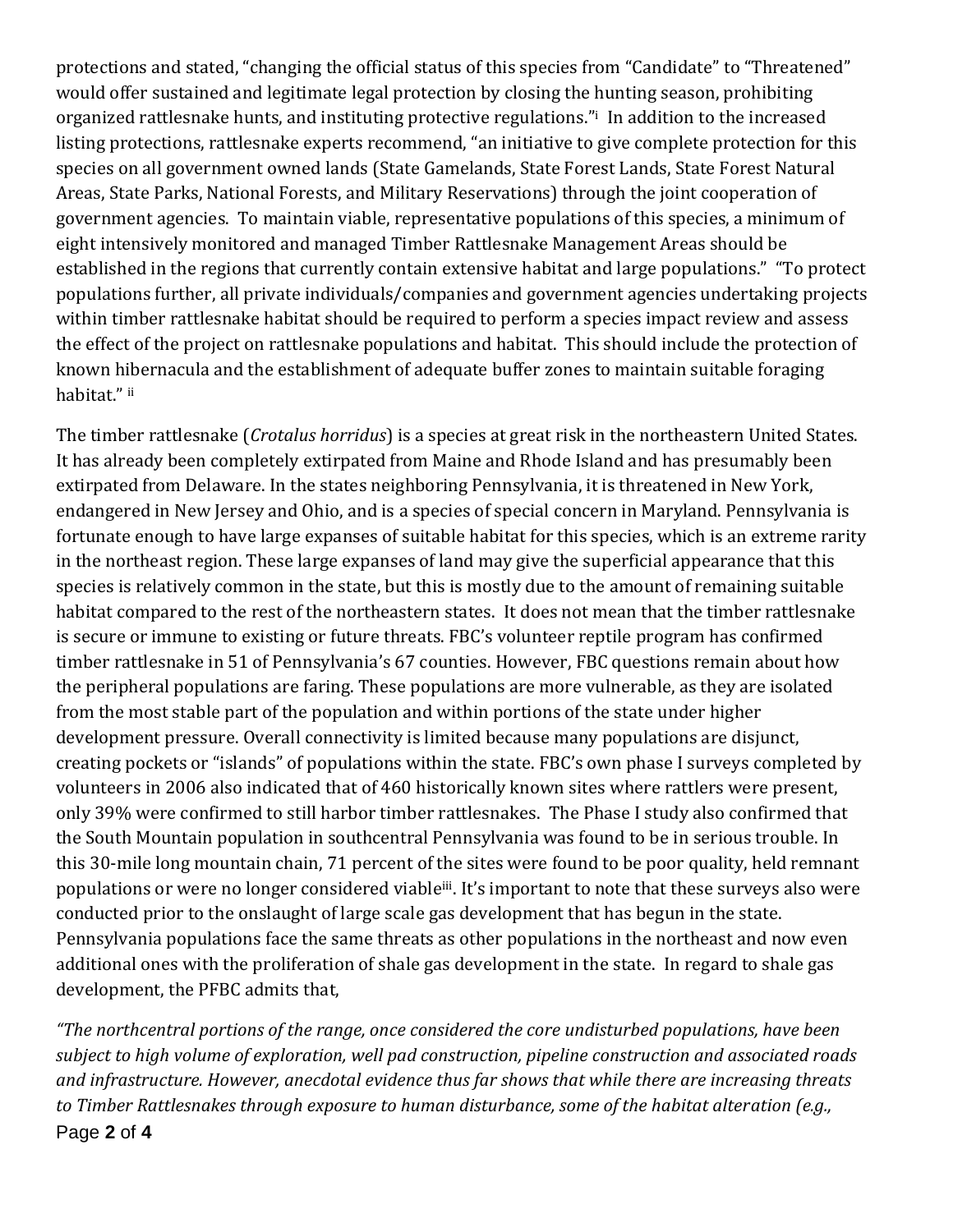*pipeline development) can provide important additional basking habitat in areas where canopy closure has posed problems for available basking and gestating habitat. Additionally, most of the well pads thus far are on the top of slopes and plateaus and do not interfere directly with den habitat (Commission observations)."*

While creating an open canopy may increase basking areas, other alterations may produce negative impacts such as habitat fragmentation, destruction of hibernacula, decrease in prey availability, and increased exposure to predation, road mortality, and encounters with humans. The negative cumulative impacts of gas development and the projected built out industrial footprint the industry could impact in the state logically far outweighs the minimal potential benefits. Furthermore, "anecdotal evidence" and "Commission observations" of only a small sampling of sites are not strong enough evidence to make such determinations that influence management decisions. Quantifiable evidence is needed in order to make these determinations. Strangely enough, this is the exact argument that the PFBC uses to justify the removal of the timber rattlesnake from the list of candidate species. The PFBC states that,

## *"Threats are not quantifiable enough to meet criteria A2 (Projected Population Reduction) (Commission observations)."*

According to this logic, more quantifiable evidence is needed to prove that there are threats leading to population reduction, yet more quantifiable evidence is apparently not needed in order to prove that the population is secure from threats. We also understand that there are several research studies under way and not completed and funded by the state, like that by East Stroudsburg professor Dr. Thomas LaDuke, who is examining home ranges and habits of the timber rattler. This three year study began in the spring of 2015. iv Again, with research underway along with projected increase in threats it is not prudent nor protective to remove Candidate listing for the timber rattlesnake at this time and such a move could set the recovery of the species back and undo years of conservation work that the FBC and others have invested in.

According to experts and the FBC, major threats to the timber rattlesnake in Pennsylvania include "habitat loss, degradation, and fragmentation. Suburban sprawl and rural development cause habitat fragmentation and populations isolation. Oil and gas exploration, construction of power lines, pipelines, and roadways, timbering, quarrying, and surface mining activity destroy, degrade, and fragment rattlesnake habitat". "Collecting and killing snakes also have negative effects on timber rattlesnakes." The long-lived timber rattlesnake (< 30 years) with its slow reproductive rate (matures at 5-9 years old and has a low reproduction rate - females have small litters about every 3 years) , high den site fidelity, gravid female vulnerability, isolated populations and affinity to hibernacula sites, and snake fungal disease (SFD) add to the threatened existence this animal faces. It is hard to believe that populations are not decreasing when these factors, many of which have increased recently, are all considered cumulatively. The Species Action Plan for the timber rattlesnake developed by PFBC in June of 2011 [\(http://www.fish.state.pa.us/water/amprep/species](http://www.fish.state.pa.us/water/amprep/species-plan-timber-rattlesnake.pdf)[plan-timber-rattlesnake.pdf\)](http://www.fish.state.pa.us/water/amprep/species-plan-timber-rattlesnake.pdf) is far too recent to have made such a profound impact to delist the species. The timber rattlesnake is still a vulnerable species in Pennsylvania and has been recognized